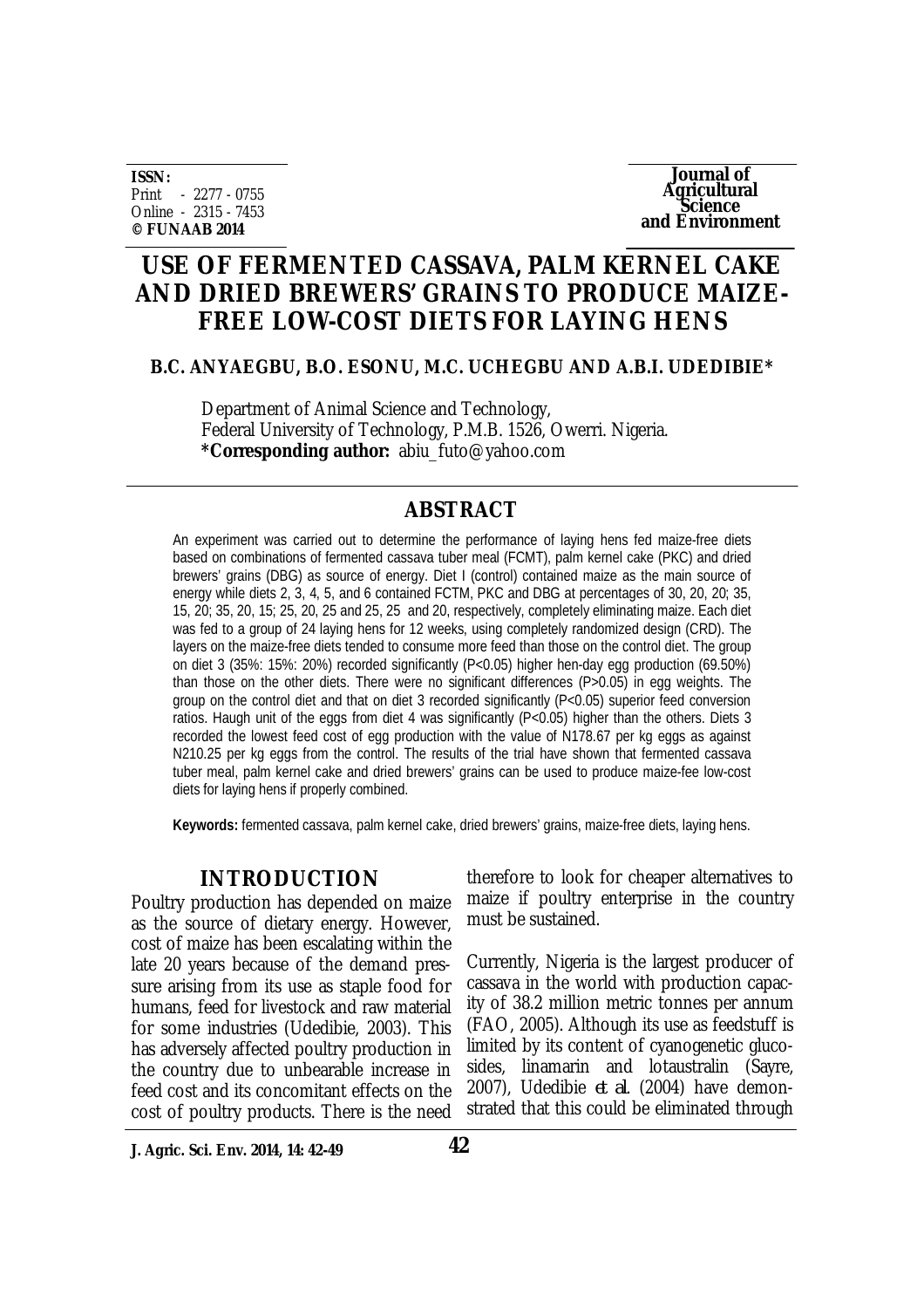fermentation. It is also low in crude protein (about 3%) but this could be remedied through supplementation with high protein feeds.

Palm kernel cake is the by-product of palm kernel extraction industry and is abundant in many tropical countries including Nigeria. It contains about 20% crude protein and has been shown to support satisfactory egg production at up to 40% dietary inclusion for laying hens (Onwudike, 1988) and body weight gain of broiler (Meremikwu, 2009).

Another by-product that is abundant in Nigeria is dried brewers' grains, the by-product of the breweries. Brewers' grains is 'spent' with regard to its starch content but it contains proportionally more valuable vitamins, minerals, fat, fiber and protein than were contained in the original cereal grains used (Kingsell *et al,* 1979). It is rich in essential fatty acids (Singh, 1988) and crude protein (Udedibie, 1984).

Considering the various attributes of fermented cassava tuber meal, palm kernel cake and dried brewers' grains, it would appear that their appropriate combinations can be used to produce maize-free and cheap diets that can be efficient in promoting performance of laying hens.

This paper reports the performance of laying hens fed maize-free low-cost diets based on various combinations of fermented cassava tuber meal, palm kernel cake and dried brewers' grains.

# **MATERIALS AND METHODS**  *Experimental Site*

The experiment was conducted at the poultry section of the Teaching and Research

Farm of the Federal University of Technology, Owerri-Nigeria. Owerri is the Capital of Imo State. It lies between latitude 4<sup>0</sup> 4' and 6<sup>0</sup> 3' and longitude 6<sup>0</sup> 15' and 8<sup>0</sup> 15' . It has an average annual rainfall of 2500 mm and mean annual temperature range of 26.5 - 27.5 °C. The mean annual humidity range is 70 – 80% with dry season duration of 3 months.

The annual evapotranspiration is 1450 mm and the soil is essentially sandy loam with average pH of 5.5 (Imo State Atlas, 1984).

## *Sources and Processing of Feed Ingredients*

The fresh cassava tubers used in the study were bought from a local market in Ideato North Local Government Area of Imo State. They were washed, cut into pieces and put in vats filled with water and left to ferment under atmospheric temperature for 5 days. Thereafter, they were put in sacs and handpressed to remove water and then spread in the sun to dry. The dried fermented cassava tubers were then milled to produce fermented cassava tuber meal (FCTM).

Wet brewers' grains was bought from the Consolidated Brewery Limited, Awo-Omama, the brewers of 33 Export Lager Beer, dried in the sun and milled to homogenize it to produce dried brewers' grains (DBG).

The other ingredients (PKC, maize, local fish meal, blood meal, wheat offal, soyabean meal, salt, vitamin/trace mineral premix, lysine and methionine) were bought from a local dealer. The FCTM, PKC, DBG, local fish meal were subjected to proximate analysis according to AOAC (1995). Fresh cassava tubers and the FCTM were analyzed for HCN according to Bradbury *et al.* (1999).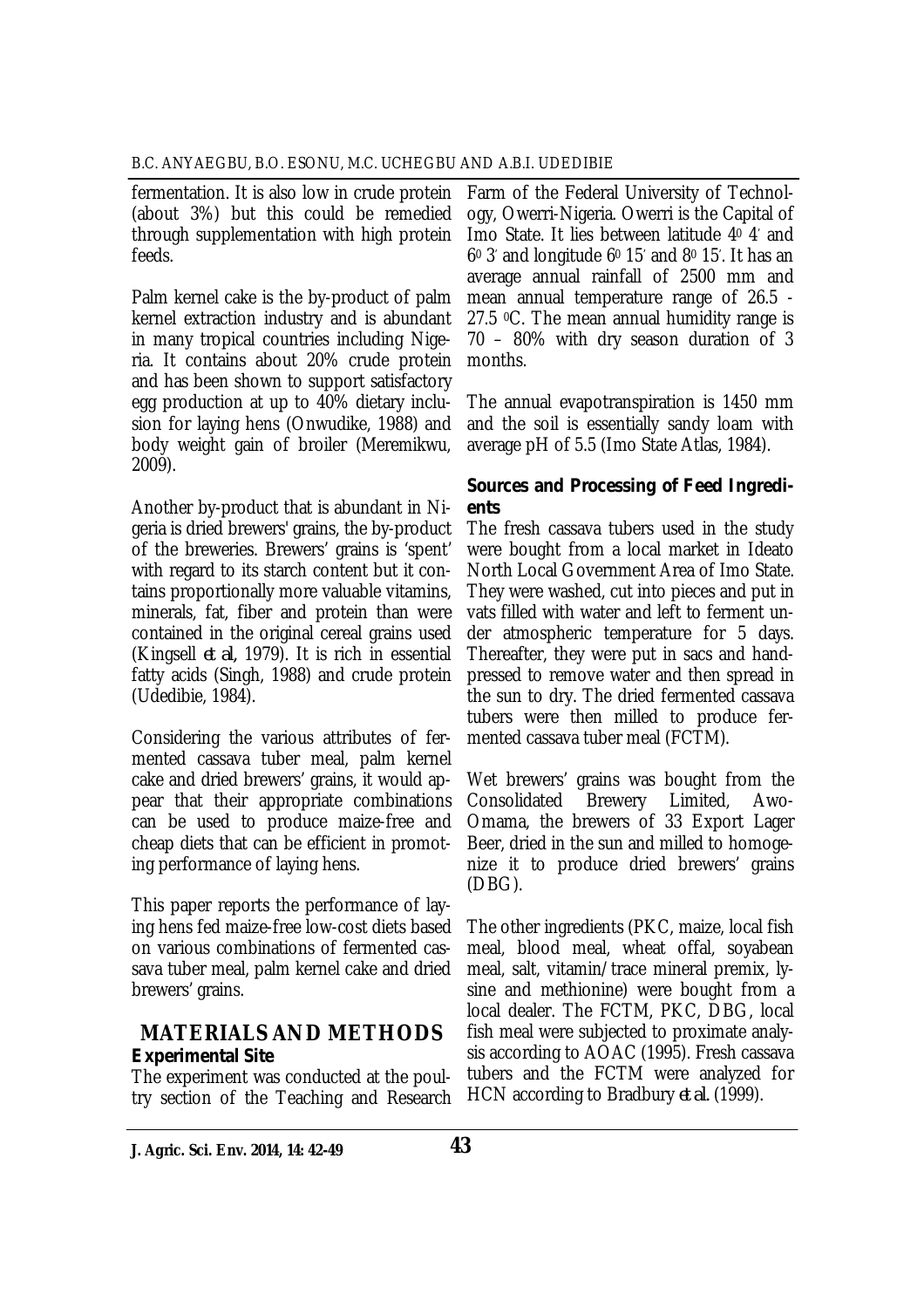#### *Experimental Diets*

Six experimental diets were formulated such that the control diet (diet 1) contained maize as the main source of energy while diets 2, 3, 4, 5 and 6 contained FCTM, PKC and DBG at the following percentages: 30%, 20%, 20%; 35%, 15%, 20%; 35%, 20%, 15%; 25%, 20%, 25% and 25%, 25%, 20%, respectively, completely replacing maize. Other ingredients remained the same for the diets (Table 1).

## *Experimental Birds and Design*

A total of 144 laying hens of Isa Brown breed at 10 months of laying life were divided into 6 groups of 24 birds each and each group randomly assigned to one of the experimental diets in completely randomized design. Each group was replicated 3 times and each replicate of 8 birds housed in a pen measuring 1.5 x 2 m. Wood shavings were used as litter material.

The birds were weighed at the beginning and end of the trial to determine their body weight changes. Feed and water were provided *ad libitum*. The trial lasted for 12 weeks.

### *Data Collection and Analysis*

Data collected included initial body weight, final body weight, feed intake, feed conversion ratio, egg production, egg weight and egg quality indices.

Feed intake was determined by subtracting the weight of the left-over feed from the weight of the feed fed the previous day.

Eggs were collected twice daily. At the end of each week, the eggs collected from each pen were weighed to determine the average egg weights. Feed conversion ratio (FCR) was determined by dividing daily feed intake by daily egg weight (g feed/g egg). Hen-day egg production was determined by dividing total egg production by the number of layers multiplied by 100.

At the end of the trial, six eggs were randomly selected from each treatment and used to determine egg quality indices. Egg quality indices determined included egg shell thickness, yolk index, albumin index and Haugh unit. Egg shell thickness was determined with a micrometer screw gauge after the membrane from each egg was removed.

Measurements were taken from three points on each egg shell. The shell thickness value of the egg was the average of the 3 measurements. Egg yolk index was determined according to Sharp and Powell (1930) as modified by Funk (1948). Albumin index was determined according to Haiman and Carver (1936), while Haugh unit was determined according to Haugh (1937), as modified by Brant *et al.* (1951).

The data collected were subjected to oneway analysis of variance (ANOVA), according to Snedecor and Cochran (1978). Where ANOVA indicated significant treatment effects, means were compared using Duncan's New Multiple Range Test (Steel and Torrie, 1980).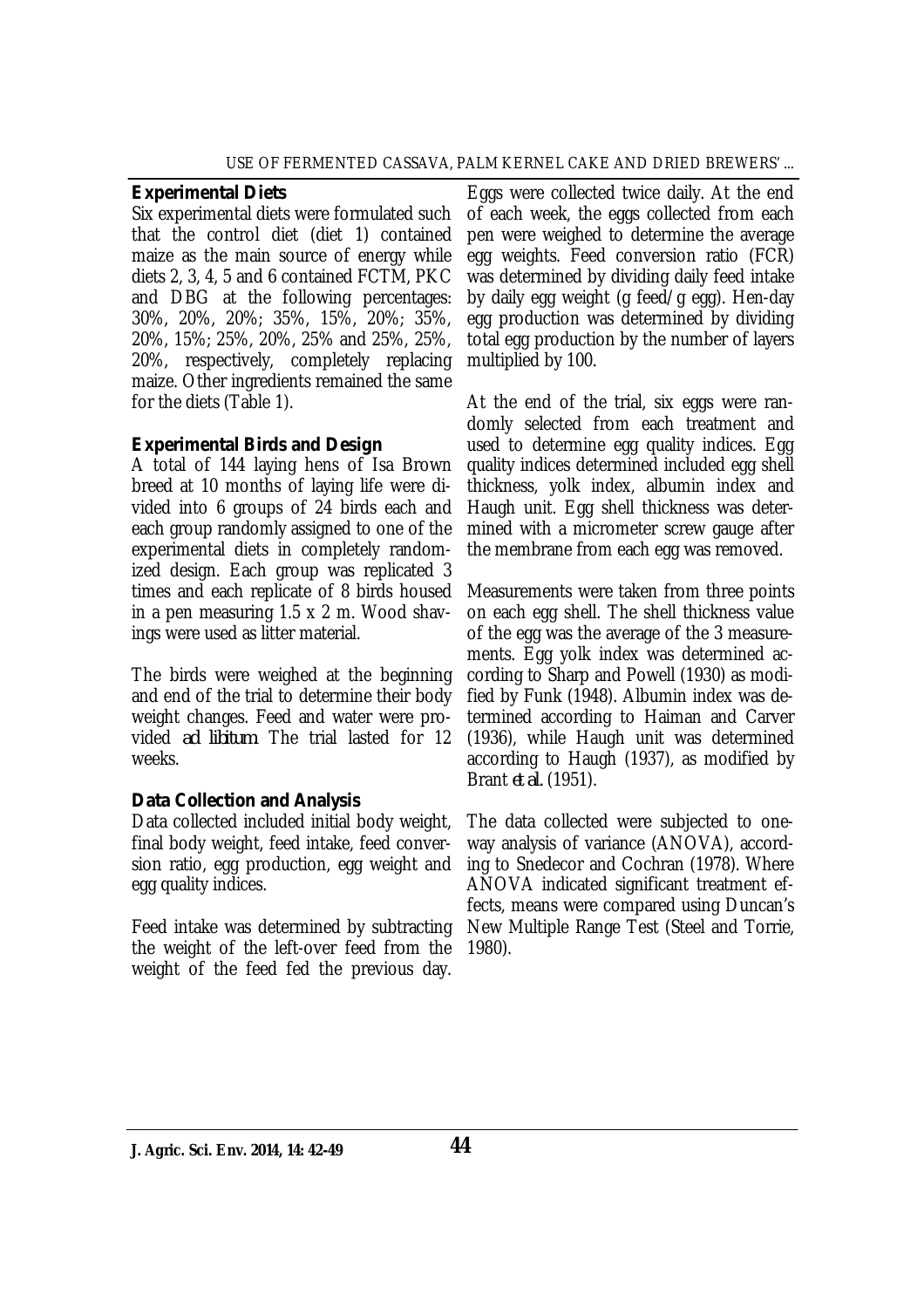| Table 1: Ingredient Composition of the Layer Experimental Diets                                                                                                                                                                                                                           |                                      |                   |                    |                      |                           |                            |  |
|-------------------------------------------------------------------------------------------------------------------------------------------------------------------------------------------------------------------------------------------------------------------------------------------|--------------------------------------|-------------------|--------------------|----------------------|---------------------------|----------------------------|--|
|                                                                                                                                                                                                                                                                                           | Experimental                         | <b>Diets</b>      |                    |                      |                           |                            |  |
| ngredients (%)                                                                                                                                                                                                                                                                            | Diet 1 (control)                     | Diet <sub>2</sub> | Diets <sub>3</sub> | Diets 4              | Diets 5                   | Dieis 6                    |  |
| Maize                                                                                                                                                                                                                                                                                     | 50.00                                | 0.00              | $\frac{8}{2}$      | 0.00                 | 0.00                      | 0.00                       |  |
| FCTM*                                                                                                                                                                                                                                                                                     | 0.00                                 | 30.00             | 35.00              | 35.00                |                           | 25.00                      |  |
| Palm kernel cake                                                                                                                                                                                                                                                                          | 15.00                                | 20.00             | 15.00              | 20.00                | 25.00<br>20.00            | 25.00                      |  |
| Brewers' dried grains                                                                                                                                                                                                                                                                     |                                      | 20.00             | 20.00              | $15.00$<br>$10.00$   | 25.00                     | 20.00                      |  |
| Soyabean meal                                                                                                                                                                                                                                                                             | 5.00<br>10.00                        | 10.00             | 10.00              |                      |                           | 10.00                      |  |
| Wheat offal                                                                                                                                                                                                                                                                               | 4.00                                 | 4.00              | 4.00               | 4.00                 | 4.00                      | 4.00                       |  |
| Fish meal                                                                                                                                                                                                                                                                                 | 3.00                                 | 3.00              | 3.00               | 3.00                 | 3.00                      | 3.00                       |  |
| <b>Blood</b> meal                                                                                                                                                                                                                                                                         | 3.00                                 |                   | 3.00               | 3.00                 |                           |                            |  |
|                                                                                                                                                                                                                                                                                           |                                      |                   | 9.00               | 9.00                 |                           |                            |  |
| Bone meal<br>Vit./TM premix**                                                                                                                                                                                                                                                             | 00<br>00000<br>0000                  | 888888            | 0.25               | 0.25                 |                           | 888888                     |  |
| Common salt                                                                                                                                                                                                                                                                               |                                      |                   | 0.25               | 0.25<br>0.25<br>0.25 |                           |                            |  |
| L-lysine                                                                                                                                                                                                                                                                                  |                                      |                   | 0.25               |                      |                           |                            |  |
|                                                                                                                                                                                                                                                                                           | 0.25                                 | 0.25              | 0.25               |                      | 0.25                      | 0.25                       |  |
| L -methionine<br>Total                                                                                                                                                                                                                                                                    | 100.00                               | 100.00            | 100.00             | 100.00               | 100.00                    | 100.00                     |  |
| Calculated Nutrient Composition of the Experimental Layer Diets (% of DM)                                                                                                                                                                                                                 |                                      |                   |                    |                      |                           |                            |  |
| Crude protein                                                                                                                                                                                                                                                                             | 17.45                                | 17.05             | 17.25              | 16.15                | 17.95                     | 17.85                      |  |
| Crude fibre                                                                                                                                                                                                                                                                               | 4.41                                 | 7.55<br>3.55      | 7.97               | 8.93                 | 7.80                      | 7.76                       |  |
| Ether extract                                                                                                                                                                                                                                                                             | $3.89$<br>$3.43$<br>$4.39$<br>$1.49$ |                   | 2.45<br>3.53       | 2.42                 | $246$<br>$4.53$<br>$3.53$ | $2.77$<br>$4.79$<br>$2.53$ |  |
| Ash                                                                                                                                                                                                                                                                                       |                                      | 4.05              |                    |                      |                           |                            |  |
| Calcium                                                                                                                                                                                                                                                                                   |                                      | 3.54              |                    | 3.51                 |                           |                            |  |
| Phosphorus                                                                                                                                                                                                                                                                                |                                      | 2.04              | 2.04               | 1.99                 | 2.08                      | 2.07                       |  |
| Metabolizable energy (Kcal/g)                                                                                                                                                                                                                                                             | 2.67                                 | 2.64              | 2.62               | 2.63                 | 2.55                      | 2.58                       |  |
| *Fermented cassava tuber meal                                                                                                                                                                                                                                                             |                                      |                   |                    |                      |                           |                            |  |
| **To provide the following per kg of diet: Vit. A, 2000,000iu; Vit. D3 100iu, Vit. E; 8g; Vit. K, 0.4g; B1, 0.3g; Vit. B2, 1.0g; Vit. B <sub>6</sub> , 0.6g; Folic<br>acid, 0.2g; Biotin, 8.0mg; Choline, 48.0g; BHT 32.0g; Iodine, 2.5mg; C<br>Zn, 7.2mg; Copper, 3.2mg; Selenium 1.6mg. |                                      |                   |                    |                      |                           |                            |  |
|                                                                                                                                                                                                                                                                                           |                                      |                   |                    |                      |                           |                            |  |

B.C. ANYAEGBU, B.O. ESONU, M.C. UCHEGBU AND A.B.I. UDEDIBIE

**J. Agric. Sci. Env. 2014, 14: 42-49**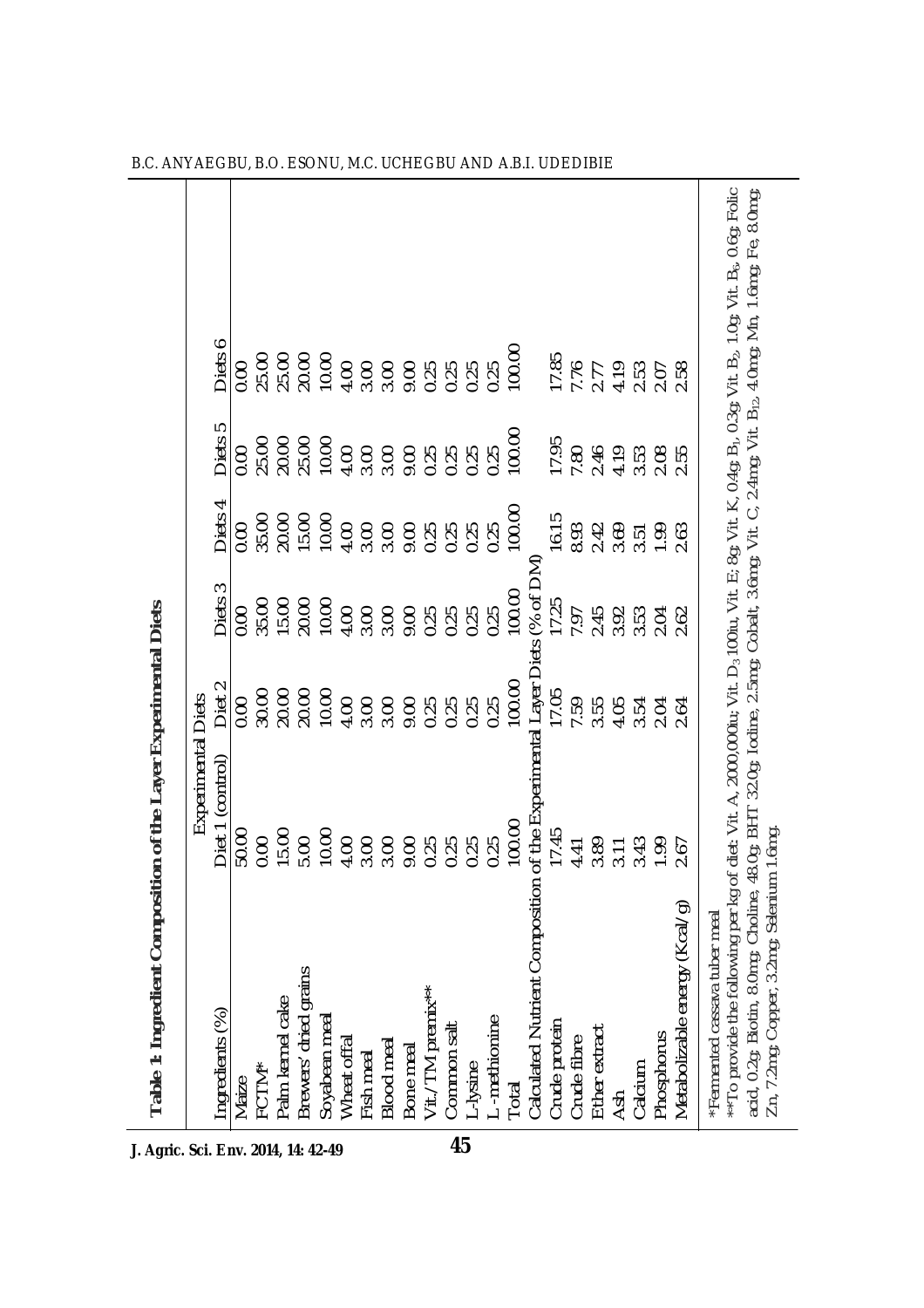#### USE OF FERMENTED CASSAVA, PALM KERNEL CAKE AND DRIED BREWERS' ...

**RESULTS AND DISCUSSION** *Hydrocyanide and Proximate Composition of the Cassava Tubers and FCTM* Data on the HCN and proximate composition of the fresh and fermented cassava tuber meals are presented in Table 2. The HCN content of the fresh cassava tuber meal was 800 ppm as against zero value obtained from FCTM. This is in agreement with the report of Udedibie *et al.* (2004) that fermentation is a very effective means of detoxifying cassava tubers.

Odukwe (1994) showed that sun drying, cooking or addition of palm oil are not quite as effective as methods of processing cassava for use as animal feed.

There were not much differences in the proximate composition of the 2 samples on dry matter basis. The very high values of nitrogen-free extract of the samples is an indication that cassava tuber meal is essentially an energy feed.

Earlier reports by Okeke *et al.* (1985) and

| Table 2: Cyanide and Proximate Composition of Fresh and Fermented Cassava |  |
|---------------------------------------------------------------------------|--|
| <b>Tuber Meals (DM Basis)</b>                                             |  |

| <b>Parameters</b>     | <b>Fresh Tuber Meal</b> | <b>Fermented Tuber Meal</b> |
|-----------------------|-------------------------|-----------------------------|
| Cyanide (ppm)         | 800.0                   | 0.00                        |
| Crude protein         | 2.51                    | 2.46                        |
| Crude fibre           | 2.31                    | 2.06                        |
| Total ash             | 1.62                    | 2.11                        |
| Ether extract         | 0.84                    | 1.20                        |
| Nitrogen-free extract | 92.17                   | 92.72                       |

### *Performance of the Laying Birds*

The layers on all the experimental diets gained weight during the trial. However, the layers on diet 4 gained significantly  $(p<0.05)$ more weight that those on diets 5 and 6, possibly because of the relatively low energy content of the two diets (2.55 Mcal/kg ME and 2.58 Mcal/kg ME).

In terms of egg production, the layers on diet 3 produced significantly  $(P<0.05)$  more eggs than those on diet 5. It also numerically produced more eggs than those on the control and the rest of the maize-free diets. This therefore means that 35%: 15%: 20%

is the optimal combination of the 3 products for egg production. Cyanide cannot be blamed for the poor performance of the groups on diet 5 and 6 because fermentation eliminated the cyanide in the cassava. According to Udedibie *et al.* (2004), and Enyenihi *et al*. (2009), sun-dried cassava tuber meal at 50% maize replacement is not detrimental for egg production or broiler performance. Egg weights were not affected by the treatments (P>0.05). The feed intake of the layers on the control diet compared favourably with that of the layers on diet 3 and same was the feed conversion ratio  $(P>0.05)$ . Diet 3 also recorded the lowest feed cost of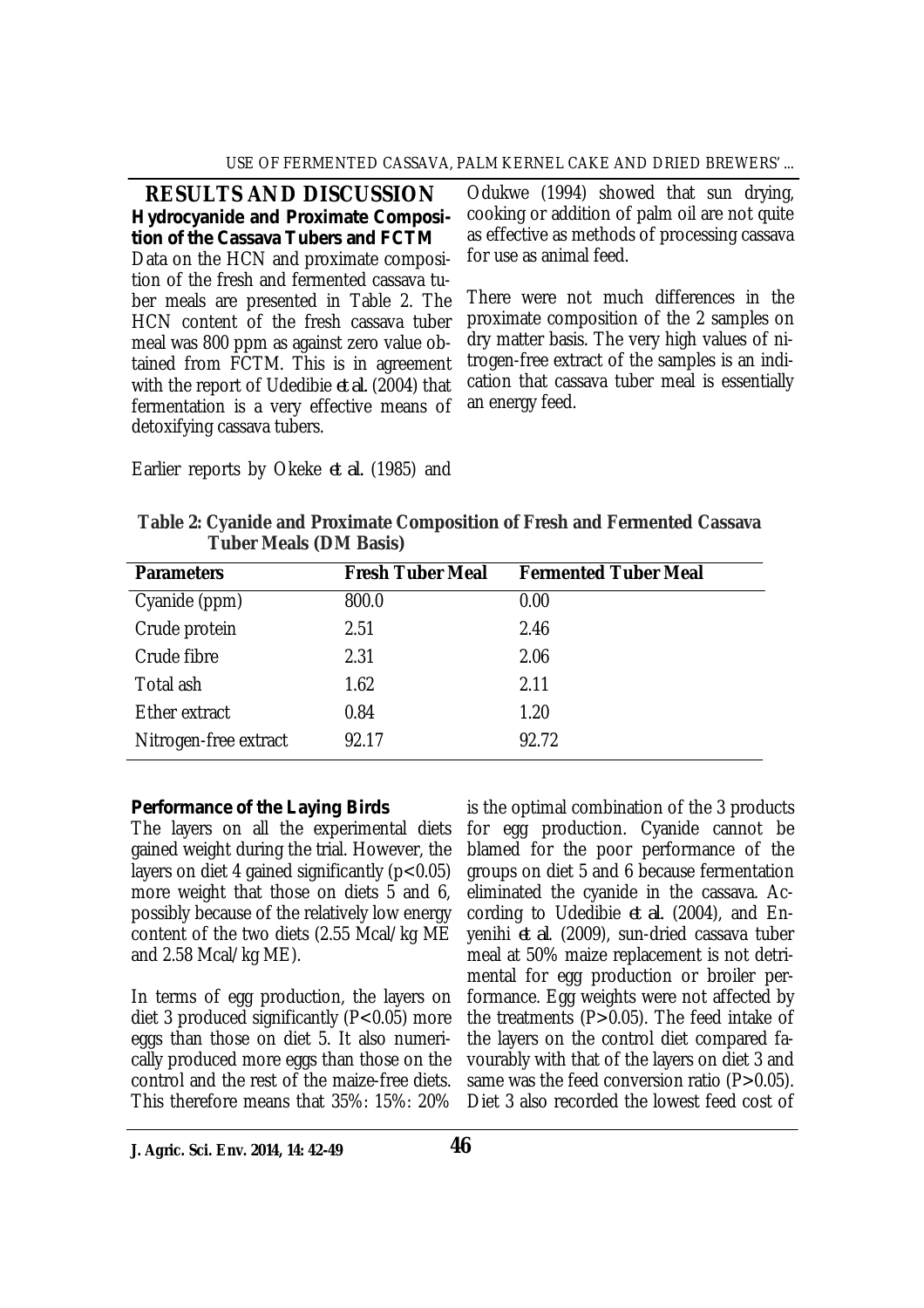#### B.C. ANYAEGBU, B.O. ESONU, M.C. UCHEGBU AND A.B.I. UDEDIBIE

| egg production with the value of N178.67 were not affer         |                     |  |
|-----------------------------------------------------------------|---------------------|--|
| per kg eggs as against N210.25 per kg eggs $(P > 0.05)$ . The g |                     |  |
| from the control.                                               | cantly $(P<0.05)$ l |  |

#### *Egg Quality Indices*

Data on egg quality indices of the layers are presented in Table 4. Egg shell thickness, yolk index and albumen index of the eggs

cted by the treatments roup on diet 4 had signifihigher value of Haugh unit relative to the groups on diets 2, 5 and 6. The values are, however, within the range considered adequate for good quality eggs<br>(Oluvemi and Roberts, 2000). (Oluyemi

| <b>Parameters</b>                  | Diet 1<br>(control) | Diet 2         | Diet 3            | Diet 4  | Diet 5            | Diet 6            | <b>SEM</b>               |
|------------------------------------|---------------------|----------------|-------------------|---------|-------------------|-------------------|--------------------------|
| Av. initial body wt. (kg)          | 1.32                | 1.38           | 1.27              | 1.32    | 1.37              | 1.35              | 0.02                     |
| Av. final body wt. (kg)            | 1.52                | 1.58           | 1.49              | 1.60    | 1.55              | 1.47              | 0.05                     |
| Av. body wt. gain (kg)             | 0.19ab              | 0.20ab         | 0.22ab            | 0.28a   | 0.18 <sub>b</sub> | 0.12 <sub>b</sub> | 0.00<br>8                |
| Hen-day egg prod. (%)              | 64.40ab             | 65.08ab        | 69.50a            | 67.05ab | 63.04b            | 64.79ab           | 1.85                     |
| Av. daily feed intake (g)          | 110.23b             | 137.14ab       | 120.26b           | 140.04a | 140.13a           | 140.17a           | 6.51                     |
| Av. egg wt. $(q)$                  | 63.27               | 59.66          | 58.66             | 58.44   | 59.67             | 59.64             | 1.85                     |
| Feed conversion ratio              |                     |                |                   |         |                   |                   |                          |
| (kg feed/kg eggs)                  | 3.24 <sub>b</sub>   | 4.12a          | 3.46 <sub>b</sub> | 4.21a   | 4.42a             | 3.97a             | 0.12                     |
| Cost of feed (N/kg)                | 64.89               | 50.14          | 51.64             | 50.89   | 49.39             | 45.64             | $\overline{\phantom{a}}$ |
| Cost of production (N/kg)<br>eggs) | 210.25              | 206.58         | 178.67            | 214.25  | 218.30            | 181.19            | $\overline{\phantom{a}}$ |
| Mortality                          | 1                   | $\overline{2}$ | 1                 |         | 1                 |                   |                          |

#### **Table 3: Performance of the Experimental Laying Hens**

abMeans within a row with different superscripts are significantly different (P<0.05)

| Table 4. Effects of the Experimental Diets on Egg Quality Indices of the Laying |  |  |  |
|---------------------------------------------------------------------------------|--|--|--|
| <b>Hens</b>                                                                     |  |  |  |

| Parameters                 | Diet 1 | Diet 2  | Diet 3  | Diet 4 | Diet 5  | Diet 6 | <b>SEM</b> |
|----------------------------|--------|---------|---------|--------|---------|--------|------------|
| Egg weight                 | 62.12  | 62.71   | 57.47   | 59.51  | 60.85   | 59.66  | 1.61       |
| Eggshell thickness<br>(mm) | 0.43   | 0.47    | 0.46    | 0.43   | 0.42    | 0.44   | 0.01       |
| Yolk index                 | 0.47   | 0.41    | 0.42    | 0.44   | 0.41    | 0.43   | 0.03       |
| Albumen index              | 0.13   | 0.13    | 0.12    | 0.14   | 0.12    | 0.10   | 0.02       |
| Haugh unit                 | 92.15b | 93.29ab | 89.74bc | 97.96a | 88.23bc | 85.36c | 1.64       |

abc Means within a row with different superscripts are significantly different (P<0.05)

**J. Agric. Sci. Env. 2014, 14: 42-49**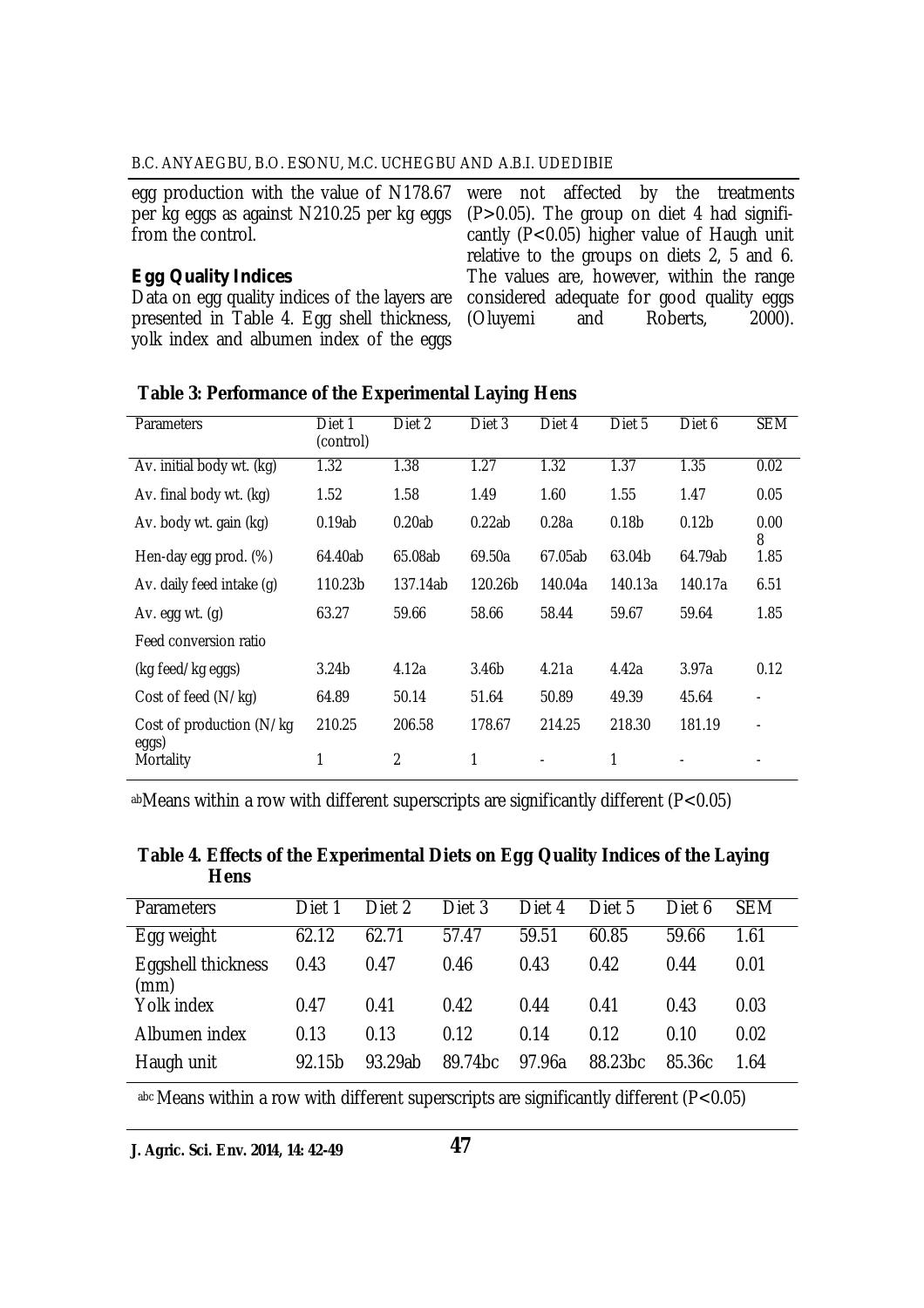## **CONCLUSION**

The results of the trial have shown that fermented cassava tuber meal, palm kernel cake and dried brewers' grains can be used to produce low-cost maize-free diets for laying hens if appropriately combined and the most efficient combination from this study is 35%, 15% and 20%. It is therefore recommended that in the event of scarcity and/or high cost of maize, the three products can be used to completely replace maize in the diets of laying hens, using the combination.

# **REFERENCES**

**AOAC.** 1995. Association of Official Analytical Chemists. Official Methods of Analysis, 17<sup>th</sup> ed., Washington DC.

**Bradbury, M.E., Egan, S.V., Bradbury, J.H.** 1995. Picrate paper Kit for determination of total cyanogens in cassava roots and all cyanogens in cassava products. *Journal Science Food Agriculture,* 79: 595 - 601.

**Brant, A.W., Otte, A.V., Norris, K.H.**  1951. Recommended standards for scoring and measuring opened egg quality. *Food Technology,* 5: 350 -361.

**Enyenihi, G.E., Udedibie, A.B.I., Akpan, M.J., Obasi, O.L., Solomon, I.P.**  2009. Effects of 5-hour wetting of sundried cassava tuber meal on HCN content and dietary value of the meal for laying hens. Asian *Journal Animal and Veterinary. Advance,* 4(6): 326 - 331.

**FAO** 2005. Food and Agricultural Organization of the United Nations Statistics (FAOSTAT database P. ID 567).

**Funk, E.N.** 1948. The relation of the yolk index determination in the natural position to the yolk as determined by separating the yolk from the albumen. *Poultry Sci*ence 27: 367.

**Haugh, R.R.** 1937. The Haugh unit for measuring egg quality. *US Poultry Management,* 3: 552 - 555.

**Heiman, V., Carver, T.S.** 1936. The albumen index as a physical measurement of egg quality. *Poultry Science* 15: 141 - 148.

**Kingsell, L.T., Prentice, N., Linsey, S.E.**  1979. Protein and fibre enrichment of cookies with brewers' spent grains. *Cereal Chemistry* 56: 261 - 268.

**Meremikwu, V.A.** 2009. Determination of the efficiency of compensation growth in production of heavy broilers. PhD Thesis, Federal University of Technology., Owerri-Nigeria.

**Odukwe, C.A.** 1994. The feeding value of composite cassava root meal for broiler chickens. PhD Thesis, University of Nigeria, Nsukka, Nigeria.

**Okeke, G.C., Obioha, F.C., Udogu, A.E.**  1985. Comparison of detoxification methods for cassava-borne cyanide. Nutrition. Reports International, 32 (1): 139 - 147.

**Oluyemi, J.A., Roberts, F.A.** 2000. *Poultry Production in the Warm Wet Climate.* Spectrum Bks. Ltd., Ibadan-Nigeria, pp. 147 - 165.

**Onwudike, O.C.** 1988. Palm kernel meal as a feed for poultry. 4: use of palm kernel meal by laying birds. *Animal Feed Science & Technology,* 20: 279 - 286.

**Sayre, R.** 2007. Transgenic strategies for reducing cyanogens levels in cassava foods.

**J. Agric. Sci. Env. 2014, 14: 42-49 48**